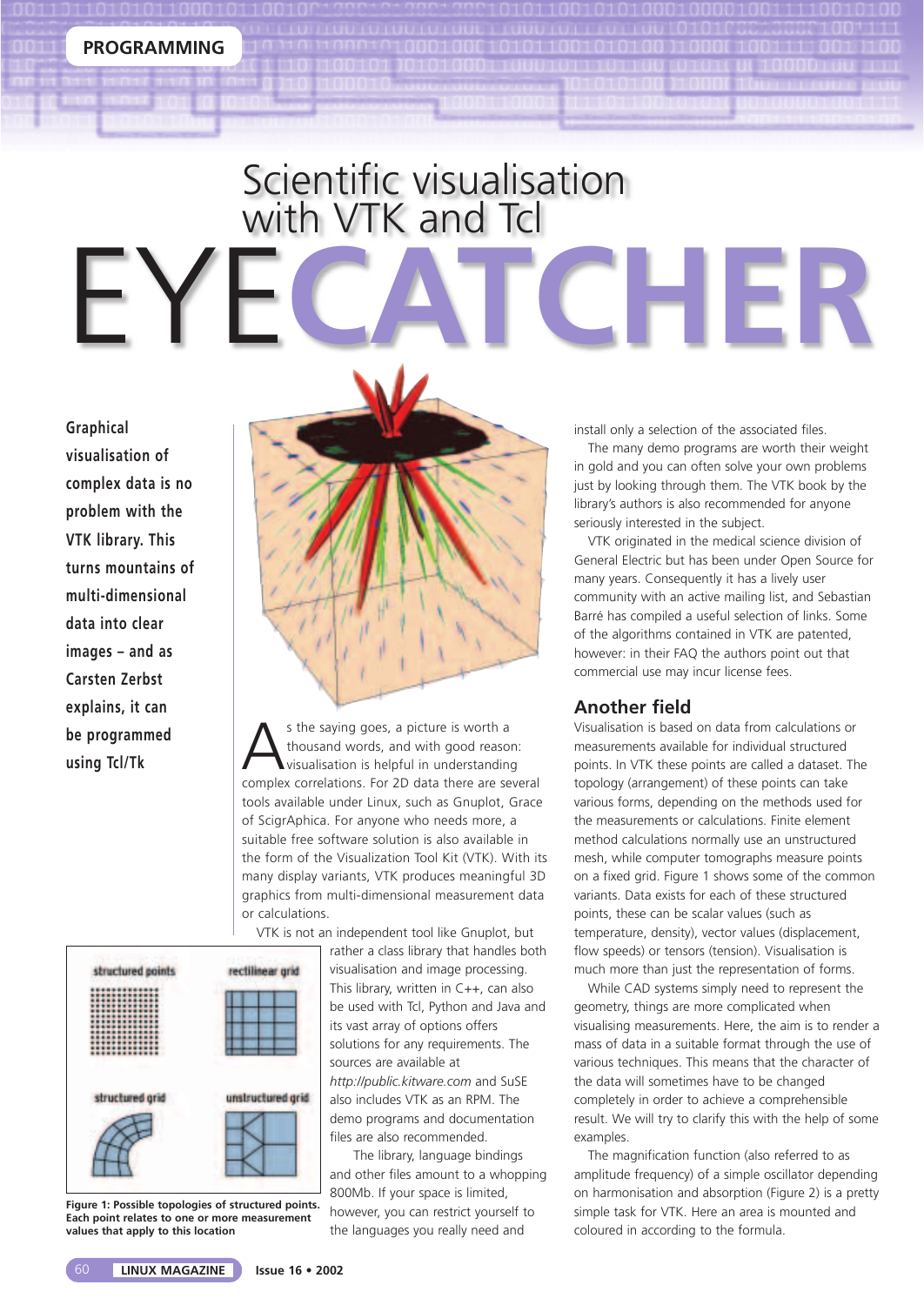#### **Tcl update**

Another two months have passed in Tcl land. The current release 8.3 fixed some errors in the Mac port and then 8.3.4 came out at the end of October. Apple is supporting Jim Ingham in a native port of Tk to Mac OS X; the result is going to be available in 8.4. Although the developers are adding more and more functionality to 8.4 they seem to be lacking the will to finally release it.

Aside from a lot of background work, the Tcl Core Team (TCT) has decided to integrate two new widgets: a frame with label by Peter Spjuth and a paned window by Eric Melski. Both widgets will be contained in Tcl/Tk 8.4. Although the new version is entirely useable by now, it is officially still in its alpha stage. Thanks to CVS access at SourceForge, the wait for the next edition has lost some of its horror, but a crowd-pleaser in form of the completion of 8.4 would be even better. Away from those little steps another

Improvement Proposal) number 50 has been signed off by the TCT. This is the proposal to deliver the OO extension [incr Tcl] together with the core release. That makes classes and inheritance available as part of the normal Tcl distribution from Tcl 8.4 (similar to Tk at the moment). A set of additional widgets, such as calendar, a progress display and many others, is also part of [incr Tcl]. Thread extensions are already available

decision is much more important: TIP (Tcl

prior to the release of 8.4. Tcl itself has long been thread-enabled but this was mainly used from C, in applications with embedded interpreters. At SourceForge you can now get extensions, which enable the script side to use several threads as well. For Tcl this marks another step away from its father John Ousterhout, who thinks that threads are generally a bad idea.

Whatever you think of .NET, the SOAP protocol is getting more and more support under Linux as well as elsewhere. TclSOAP can be used to develop servers and clients for the SOAP protocol. The extension uses TclDOM and TclXML and has been written entirely in Tcl. TclSOAP 1.6 implements SOAP 1.1 and fulfils the Userland test suites.

Csaba Nemethi has introduced new versions of his Tcl extensions. All three packages have been written in Tcl and can therefore be used without compiling independent of platform. The widget callback and multi entry packages help with those niggling little user entry problems. These packages can reduce possible entries to a particular format (date, for instance), Ethernet address or telephone number. The multi column listbox is a feature that is sadly lacking in Tk at the moment. It is easily adapted to your own requirements, be they sorting functions or special colours, right down to individual cells.



**Figure 2: The magnification function of a simple oscillator. The colour (and height) represents the extent to which the oscillator reacts to a stimulus, depending on its harmonisation and absorption**

**Figure 3: The Tux Racer course as a grid: for each of the 80,000 structured points information exists on the height of the landscape at this point**



**Figure 4: The Tux Racer course, but this time represented only by a few triangles. The graphic appears almost as detailed, although it contains significantly less information.**

computer tomograph. Using the marching cubes method, a surface consisting of triangles is calculated from these. The surface covers the points whose density corresponds to that of bones. This changes the topology of the data fundamentally: the structured (3D) density value grid is turned into an area consisting of polygons.

#### **The toolbox**

To be able to keep track of all these conversions and renderings VTK splits them into separate steps, with each step implementing its own object. The idea behind this is a flow of data from source to rendering. The individual objects modify this stream of data until the dataset (measurement values) finally



**Figure 5: The surface of the skull was calculated from density values measured with a computer tomograph. While the data is provided in form of a volume grid, the surface consists of polygons.**

**Off the straight and narrow**

The Bumpy Hill course from the Tux Racer game is a bit more demanding. It is based on a bitmap with a height profile, which provides height information for every point of the landscape. In the first step the profile is represented as a grid (Figure 3). This grid contains 80,000 rectangles, far too many to handle easily. This is a common visualisation problem, the original volume of the data is simply too large. In Figure 4 the number of elements has been reduced significantly, although the visual appearance remains much the same, thanks to intelligent decimation techniques.

In our last example Figure 5 shows a human skull. This is based on a file with density values from a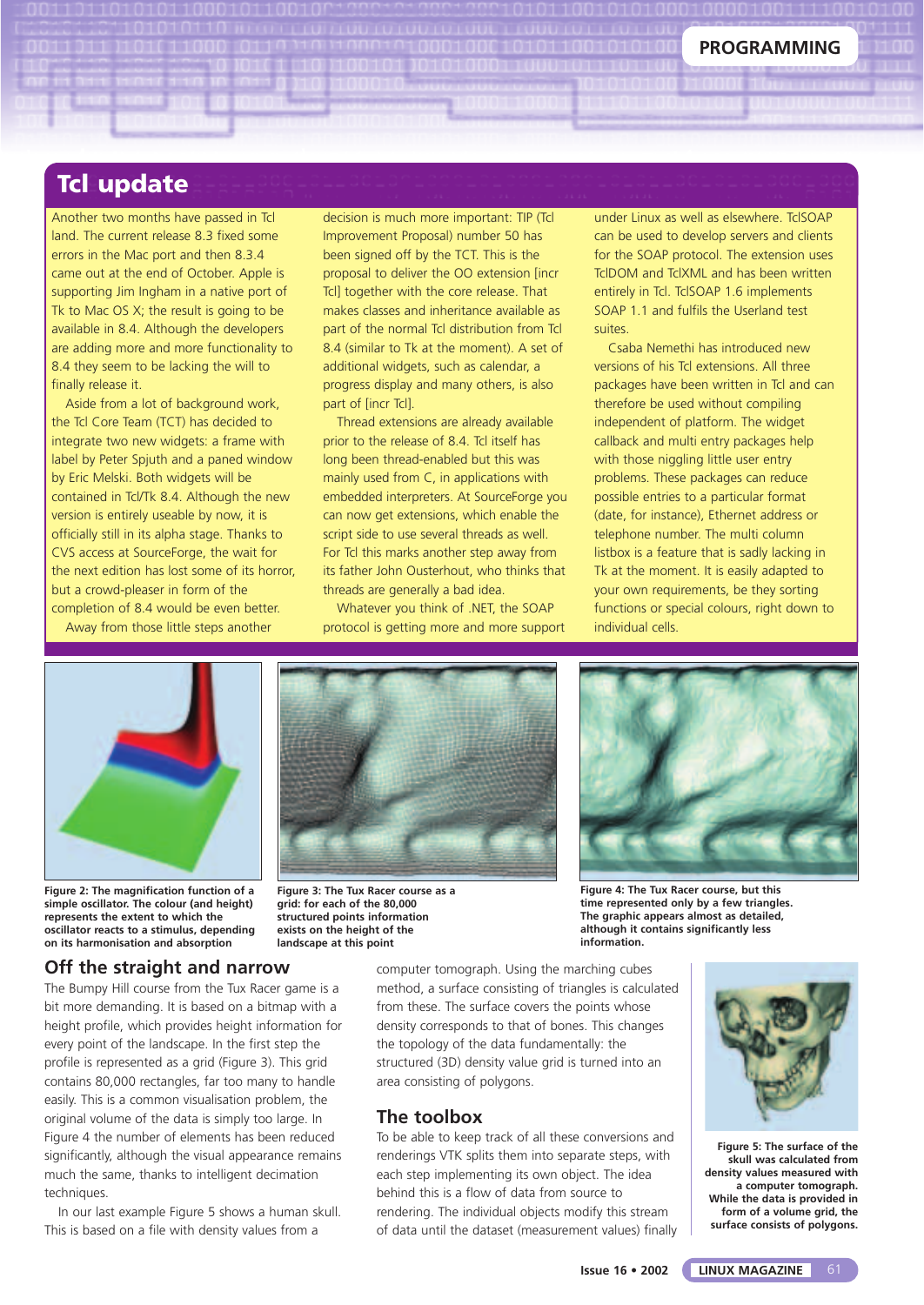**Listing 1: Pressure distribution**

| $01$ #!/bin/sh                                |
|-----------------------------------------------|
| $02$ # \                                      |
| 03 exec vtk "\$0" "\$@"                       |
| 04                                            |
| $05$ # read in data                           |
| 06 vtkStructuredPointsReader reader           |
| 07 reader SetFileName "press03"               |
| 08 reader SetScalarsName "pressure"           |
| 09                                            |
| 10 # create surface for values $\overline{2}$ |
| of $1.0$                                      |
| 11 vtkMarchingCubes iso                       |
| 12 iso SetInput [reader GetOutput]            |
| 13 iso SetValue 0 1.0                         |
| 14                                            |
| 15 # map model to graphical $\overline{z}$    |
| primitives                                    |
| 16 vtkPolyDataMapper isoMapper                |
| 17 isoMapper SetInput [iso 7                  |
| GetOutput]                                    |
| 18 isoMapper ScalarVisibilityOff              |
| 19                                            |
| $20$ # the actor                              |
| 21 vtkActor isoActor                          |
| <u>22 isoletor SetManner isoManner</u>        |

**Figure 6: Example output: pressure distribution in high seas. The image shows the wave surface, which is situated where the pressure is at 1hPa.**

| 23                                |  |
|-----------------------------------|--|
| 24 # colour surface seagreen      |  |
| 25 set isoProp [isoActor <b>2</b> |  |
| GetProperty]                      |  |
| 26 # X11 colour sea green light   |  |
| 27 \$isoProp SetColor 0.1255 2    |  |
| 0.6980 0.6667                     |  |
| 28 \$isoProp SetAmbient 0.4       |  |
| 2.9                               |  |
| 30 # create renderer and window   |  |
| 31 vtkRenderer ren1               |  |
| 32 ren1 AddActor isoActor         |  |
| 33 ren1 SetBackground 1 1 1       |  |
| 34                                |  |
| 35 vtkRenderWindow renWin         |  |
| 36 renWin SetSize 600 480         |  |
| 37 renWin AddRenderer ren1        |  |
| 38                                |  |
| 39 vtkRenderWindowInteractor iren |  |
| 40 iren SetRenderWindow renWin    |  |
| 41                                |  |
| 42 # start representation         |  |
| 43 renWin Render                  |  |
|                                   |  |



turns into the required rendition. It is the vast number of possible intermediate steps and their interrelations that make VTK so powerful.

How these VTK objects can be used in Tcl is again best illustrated using an example. It is based on a file containing pressure values in high seas. The aim is to calculate the wave surface and to render it as a simple image.

As a first step, the measurement values must find their way into VTK. The data can be read with one of

### **Info**

| <b>VTK</b> sources                             | http://public.kitware.com                              |  |  |
|------------------------------------------------|--------------------------------------------------------|--|--|
| Manual                                         | ftp://public.kitware.com/pub/vtk/nightly/vtkMan.tar.gz |  |  |
| S. BarrÈ                                       | http://www.barre.nom.fr/vtk/links.html                 |  |  |
| VTK pipeline                                   | http://brighton.ncsa.uiuc.edu/prajlich/vtkPipeline/    |  |  |
| <b>TcISOAP</b>                                 | http://tclsoap.sourceforge.net/                        |  |  |
| Csaba Nemethi                                  | http://www.nemethi.de                                  |  |  |
| <b>Thread Extension</b>                        | http://sourceforge.net/projects/tcl/                   |  |  |
| John Ousterhout                                | http://home.pacbell.net/ouster/threads.ppt             |  |  |
| Will Schroeder, Ken Martin and Bill Lorensen - |                                                        |  |  |
|                                                | The Visualization Toolkit (Prentice Hall, 1997).       |  |  |

the various reader classes. Apart from ones for VTK's own format these also exist for many other 3D formats (e.g. 3D Studio, VRML, PLOT3D, BYU, SLC, STL) as well as for bitmap formats.

The measurement values are normally in the form of a grid. The location of the wave surface is where the pressure is 1hPa, only this surface is to be displayed. This is achieved using the marching cubes method, which calculates triangular surfaces from fields of scalar values. Listing 1 shows in detail how the VTK pipeline is constructed; the result is can be seen in Figure 6.

#### **From grid to wave**

VTK is going to calculate the wave surface from the raw data contained in the file press03. The conversion is handled by the object iso, which is of the type vtkMarchingCubes and which implements the algorithm of the same name. This object is allocated the output of the read object reader as input using the method SetInput. All VTK classes use this mechanism for implementing the stream of data.

Once the area has been calculated it needs to be mapped to graphical primitives (for example points, lines or triangles) for rendering. This is done using mapper objects, which represent the geometry of the model. The mapper isoMapper is linked to the output of the iso object and thus integrated into the data stream.

Both geometry and colour are then represented by an actor. To give the whole thing a maritime touch the area is going to be displayed in sea green. Part of every actor is a property object for colours and ambience. This object can be returned using the method GetProperty, and is to be stored by our example program in the isoProp variable. The method SetColor then sets the colour as requested, while the SetAmbience method changes the lighting characteristics.

There are still two steps missing from the pipeline before we get to rendering: a window which brings the graph to the screen and before that an object that calculates what is to be rendered. Calculation is handled by the render class, and an object from this class is linked to the actors. Here, the procedure is slightly different from before: instead of linking input and output, the AddActor method tells the renderer which actor to render.

#### **VTK, windows and Tk**

Now we just need the output window. VTK recognises several window classes, in this case we are using vtkRenderWindow. You can also zoom in on or out of graphs and turn or move them within the window using the vtkRenderWindowInteractor object.

Apart from vtkRenderWindow there is also a vtkTkRenderWidget. This behaves like a normal Tk

#### 62 **LINUX MAGAZINE Issue 16 • 2002**